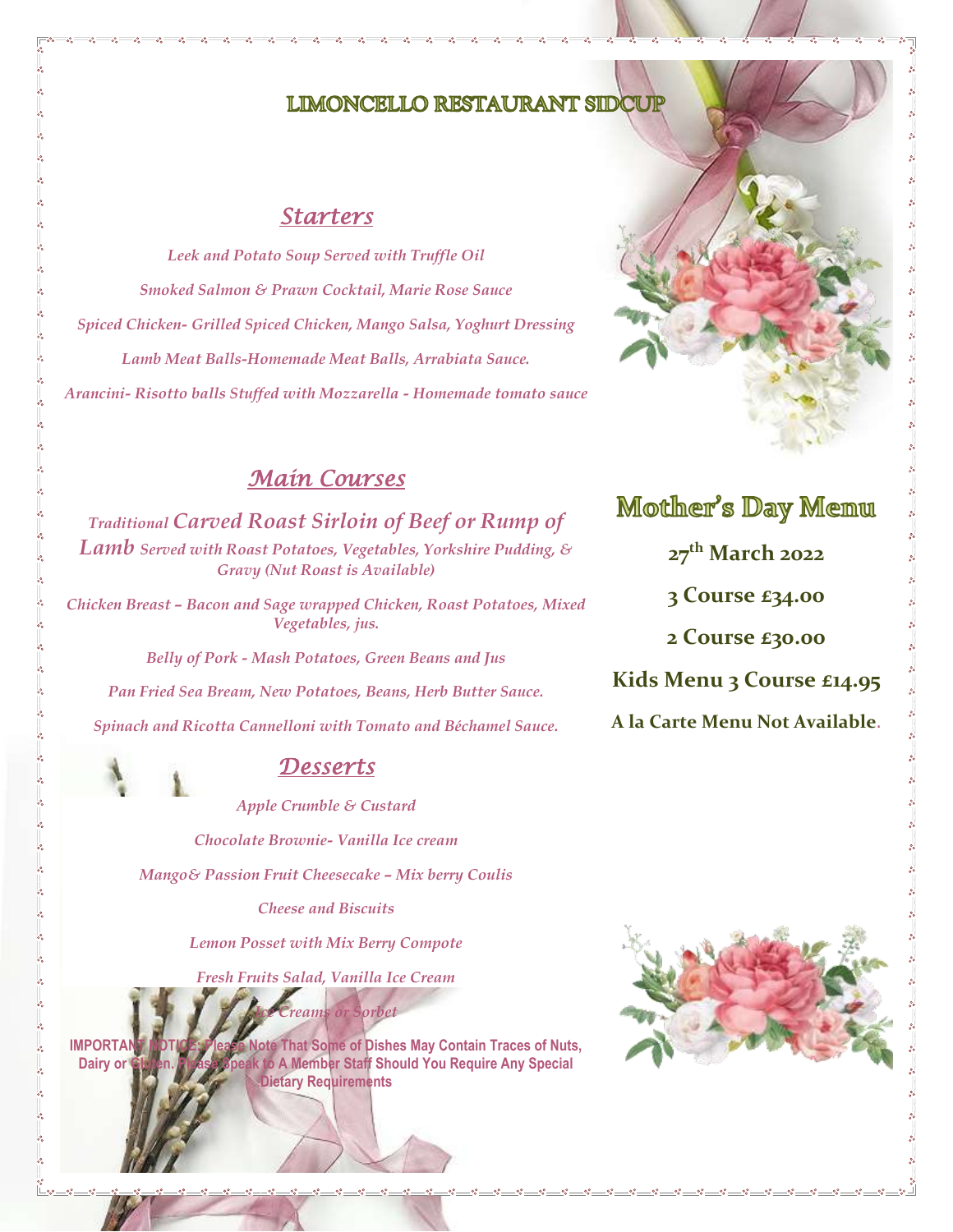Mother's Day Kids M

**3 Course £14.95**

#### **STARTER**

。<br>。。 。。<br>。。  $\overline{\phantom{0}}$  $\frac{1}{2}$ 

 $\frac{8}{30} - \frac{8}{30}$ 

。。。。。

。<br>。。

 $30 - 30 - 30 - 30 - 30 - 30$ 

*Garlic Bread Garlic Bread with Cheese Leek and Potato soup Prawn Cocktail*  **MAIN COURSE**

*Roast Beef or Chicken Served with Roast Potatoes, Vegetables, Yorkshire Pudding, & Gravy Chicken Nuggets with chips Spaghetti Bolognese Penne Pomodoro* 

# **DESSERT**

*Chocolate Brownie with ice Cream Apple Crumble with Custard Ice Cream or Sorbet --------.*

**Mother's Day Vegan Menu** 

*Sweet potato & vegetable Fritters with tamarind sauce*

*--*

*Mix Vegetable Curry with coconut Milk & Rice*

*Fresh Fruit salad* 

*--*

**IMPORTANT NOTICE: Please Note That Some of Dishes May Contain Traces of Nuts, Dairy or Gluten. Please Speak to A Member Staff Should You Require Any Special Dietary Requirements**